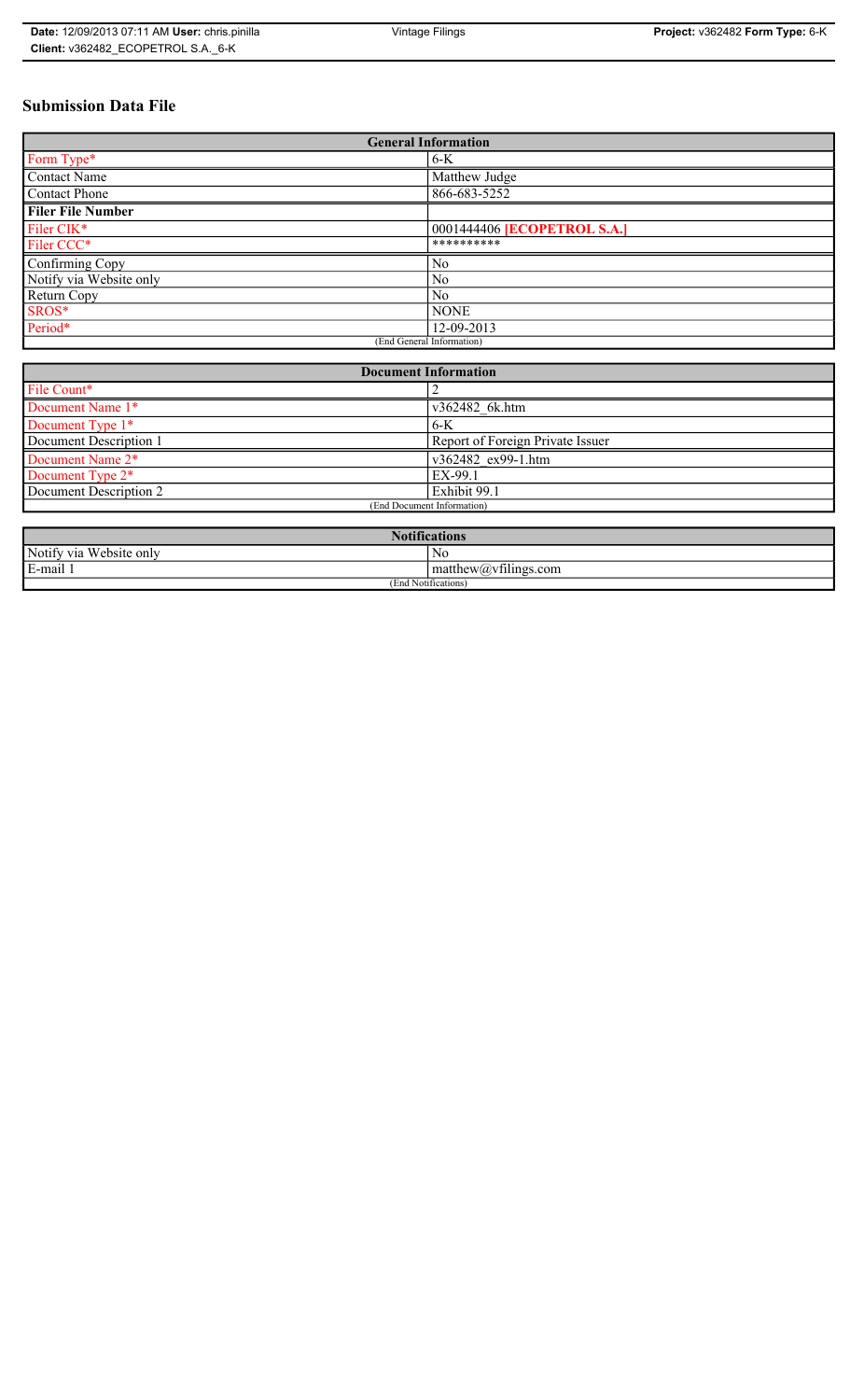## **SECURITIES AND EXCHANGE COMMISSION Washington, D.C. 20549**

### **FORM 6-K REPORT OF FOREIGN PRIVATE ISSUER PURSUANT TO RULE 13a-16 OR 15d-16 OF THE SECURITIES EXCHANGE ACT OF 1934**

December, 2013

Commission File Number: 333-153452

**ECOPETROL S.A.**

*(Exact name of registrant as specified in its Charter)*

Carrera 7 No. 37 – 69 BOGOTA – COLOMBIA *(Address of registrant's principal executive offices)*

Indicate by check mark whether the registrant files or will file annual reports under cover Form 20-F or Form 40-F.

Form 20-F  $\boxtimes$  Form 40-F  $\Box$ 

Indicate by check mark if the registrant is submitting the Form 6-K in paper as permitted by Regulation S-T Rule 101(b)(1):

 $Yes$   $\Box$  No  $X$ 

Indicate by check mark if the registrant is submitting the Form 6-K in paper as permitted by Regulation S-T Rule 101(b)(7):

 $Yes$   $\Box$  No  $X$ 

Indicate by check mark whether by furnishing the information contained in this Form, the registrant is also thereby furnishing the information to the Commission pursuant to Rule 12g3-2(b) under the Securities Exchange Act of 1934.

 $Yes$   $\Box$  No  $X$ 

If "Yes" is marked, indicate below the file number assigned to the registrant in connection with Rule 12g3-2(b): 82- N/A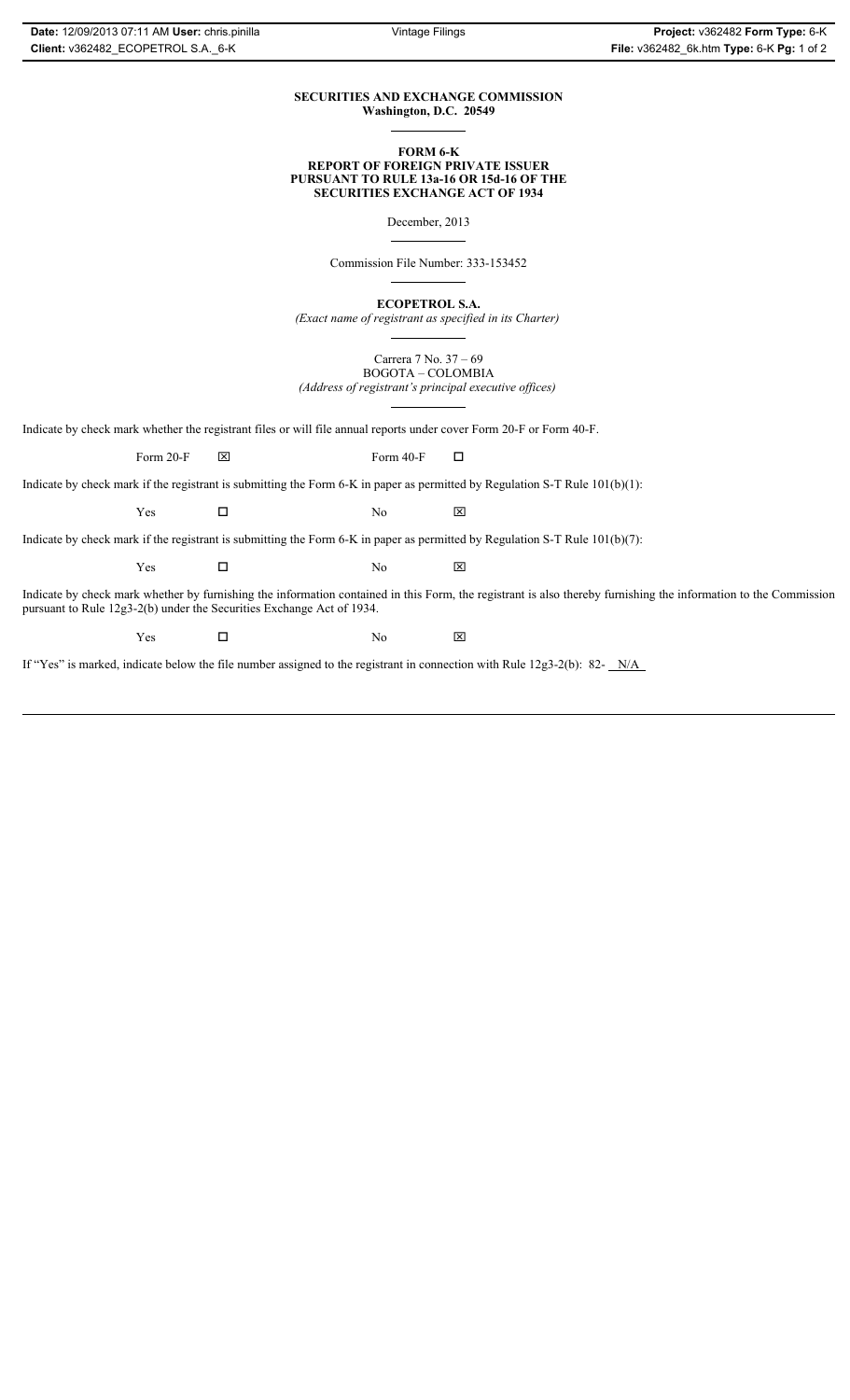# **SIGNATURE**

Pursuant to the requirements of the Securities Exchange Act of 1934, the Registrant has duly caused this report to be signed on its behalf by the undersigned, thereto duly authorized.

Date: December 9, 2013

Ecopetrol S.A.

By: /s/ Magda Manosalva Name: Magda Manosalva Title: Chief Financial Officer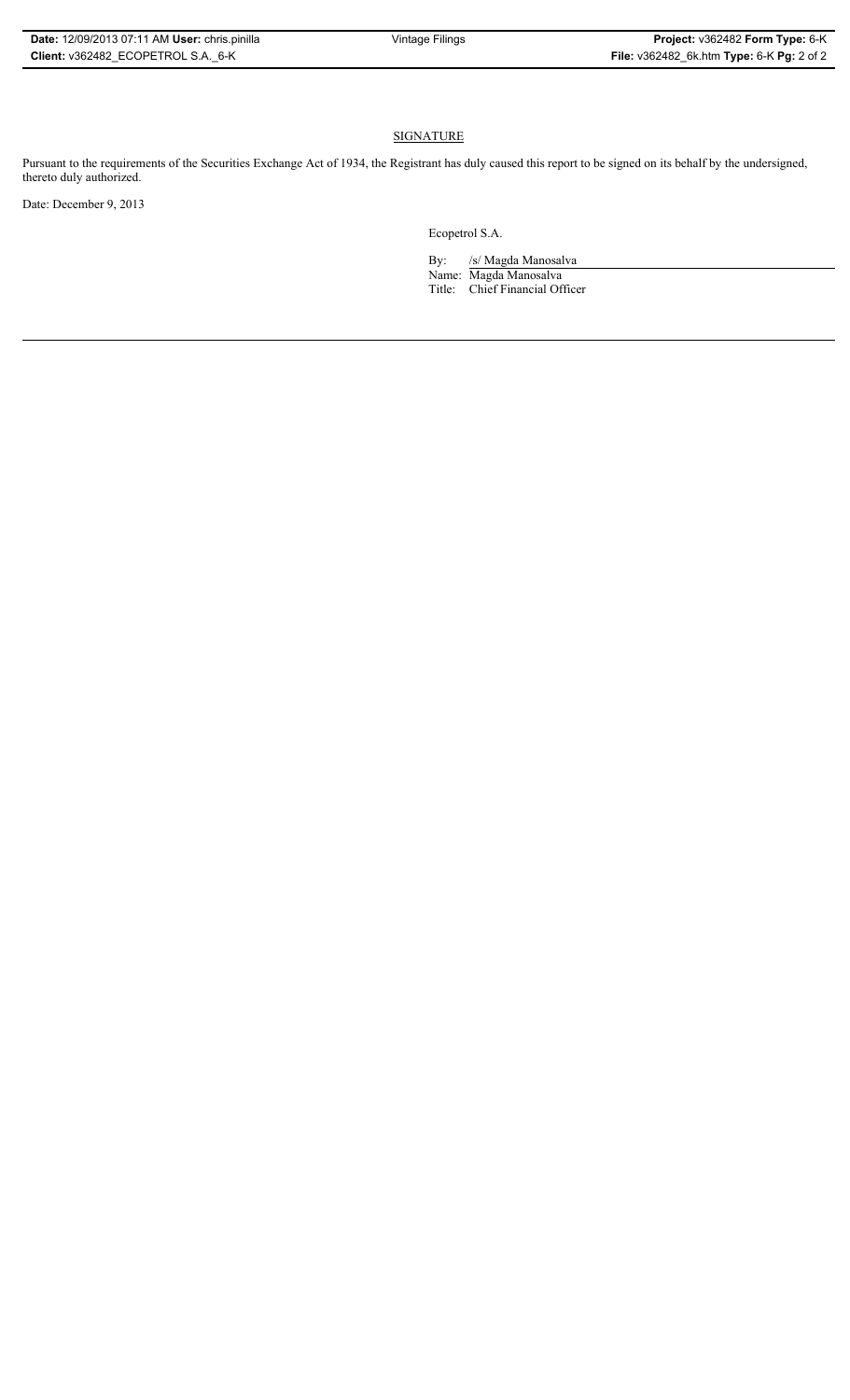EXHIBIT 99.1

# **Ecopetrol and Talisman announce the commercial viability of the Akacías area in Block CPO-09**

- x **55% of the production is owned by Ecopetrol and 45% by Talisman**
- **•** The original oil in place is initially estimated at 1.3 billion barrels and a recovery factor of at least 10% is estimated.
- **•** Ecopetrol estimates an initial incorporation of 35 million barrels of reserves.
- x **1.5 million barrels of heavy crude were produced in the tests.**

Ecopetrol S.A. (BVC: ECOPETROL; NYSE: EC; TSX: ECP), operator of the CPO-09 heavy oil block, which is jointly developed with the Canadian firm Talisman Energy Inc., informs that it declared the initial commercial viability of the Akacías area to the National Hydrocarbons Agency (the "ANH").

The area, located within the block CPO-09, is in the Acacías municipality in the Meta Department.

The original oil in place is estimated to reach at least 1.3 billion barrels with an estimated minimum 10% recovery factor.

Pursuant to Ecopetrol's development plan, as initially approved, we estimate an initial incorporation of 35 million barrels of reserves (including royalties). 55% of such reserves are owned by Ecopetrol, under its participating interest in the contract.

With the declaration of commercial viability and upon obtaining the applicable environmental permits, the development and production is expected to begin in an area covering 9,825 hectares. The extension of Akacías makes up for 4.7% of the total CPO-09 Block (208,248 hectares), whose partners continue their exploration activity in search of more hydrocarbon reserves.

Akacías is adjacent to Ecopetrol's major direct-operations area, with its fields Castilla, Chichimene and Apiay currently producing 215,000 boe. which represents an important synergy for the development of the new area whose commercial viability was declared.

Ecopetrol's CEO, Javier Gutiérrez Pemberthy stated that *"Akacías constitutes one of the major exploration achievements in recent years in Colombia and clearly shows the heavy crude potential in the area of Llanos, which is the focus of the exploratory campaign to reach Ecopetrol's target of producing 1 million of clean barrels in 2015 and 1.3 million barrels in 2020. We should continue working together with our partner, Talisman Colombia, in the assessment and development not only of Akacías, but also of the potential existing across all the licensed area."*